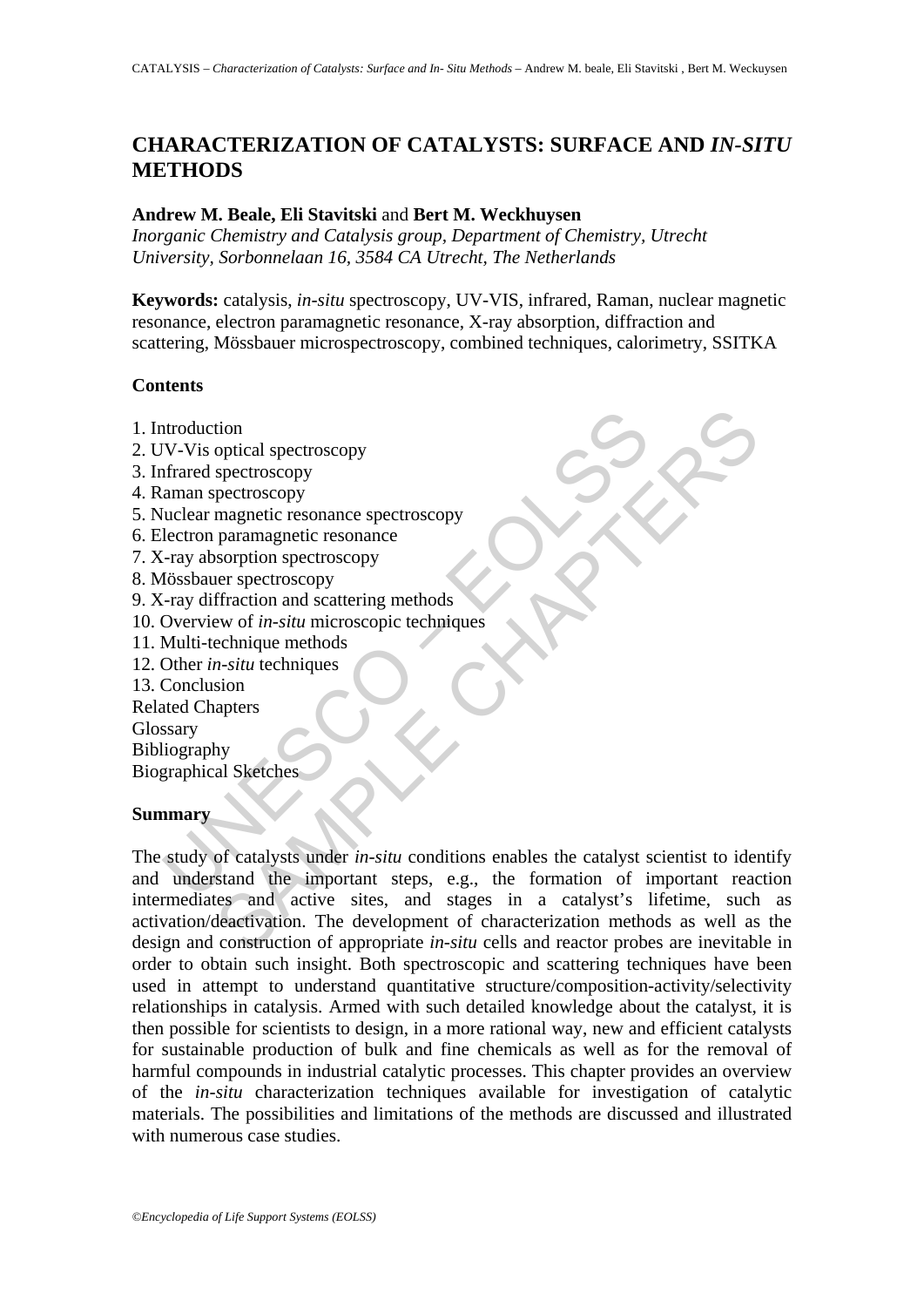#### **1. Introduction**

The term catalyst was coined as early as 1835 by the Swedish scientist Jöns Jacob Berzelius to describe the process by which a chemical reaction is sped up by an additional body. It does this by reducing the activation energy of a specific chemical reaction and is thus able to control the direction of a particular process thus bringing about selectivity to the chemical process. As such nowadays as much as 85% of all synthetic bulk and fine chemicals will have been in contact at some point during their manufacture with a catalyst, the majority of which will be solids and used to catalyze the reactants in either the gas or liquid phase (commonly described as a heterogeneous catalytic process).

er selectivity/lower operating temperatures) or develop new read the demands an ever-changing world requires. Often this proces is to the read rather than rational and as such is something of a hit are to improve on this Catalyst scientists are always looking to either improve upon a catalytic process (e.g. better selectivity/lower operating temperatures) or develop new reactions in order to meet the demands an ever-changing world requires. Often this process is more trial and error based rather than rational and as such is something of a hit and miss affair. In order to improve on this situation, catalyst scientists require better insight into the key stages of the reaction process and in particular, the catalyst's *modus operandi*. Armed with a rigorous understanding of this it could then be possible to prepare the archetypal designer catalyst with the desired superior performance for the reaction in question. However, such information can only be obtained reliably by monitoring a catalyst "in action". In order to do this it is essential to adapt catalytic reactors and/or spectroscopic/scattering techniques to study the processes in real time – an approach which gives rise to the field of *in-situ* methods.

civity/lower operating temperatures) or develop new reactions in order<br>mands an ever-changing temperatures) or develop new reactions in order<br>mands an ever-changing world requires. Often this process is more trial<br>rather A catalytic cycle typically consists of a sequence of reaction steps that describe the transformation of substrate molecules into a final reaction product at a catalytically active site. Although scientists have been working for decades to decipher such events, only in a limited number of cases has a deeper understanding of the processes involved been achieved. If such information is to be obtained one requires sufficient, detailed information about the catalyst material at each step in its lifecycle: i.e., *synthesis →*  $calcination \rightarrow activation \rightarrow reaction \rightarrow deactivation \rightarrow deactivation \rightarrow regeneration (where possible).$ Conventional characterization (hereby termed accordingly *ex situ* characterization) focuses on the study of the catalyst materials at these various stages, away from the reactor and is often performed under ambient conditions; i.e., at room temperature and atmospheric pressure. Although this approach yields interesting information, it is incapable of providing direct insight into the processes occurring in the catalyst during the course of the reaction. Therefore, the catalyst scientist is forced to develop analytical tools that enable the continuous monitoring of the catalyst "in action", in other words, to be able to track the physicochemical processes taking place in an active catalyst in real time under operating conditions [1, 2]. However, we observe that at this stage a drawback of *in-situ* methods is that the gas and/or liquid phase surrounding the catalyst are probed simultaneously, including both the active surface and the inactive bulk of the material in question, making the interpretation prone to ambiguities.

It is possible to trace the origin of *in-situ* spectroscopy in catalysis back to 1954 with two seminal papers from the R. P. Eischens group [3, 4]. In these reports, the interaction of carbon monoxide with Cu, Pt, Pd and Ni supported on  $SiO<sub>2</sub>$  and of ammonia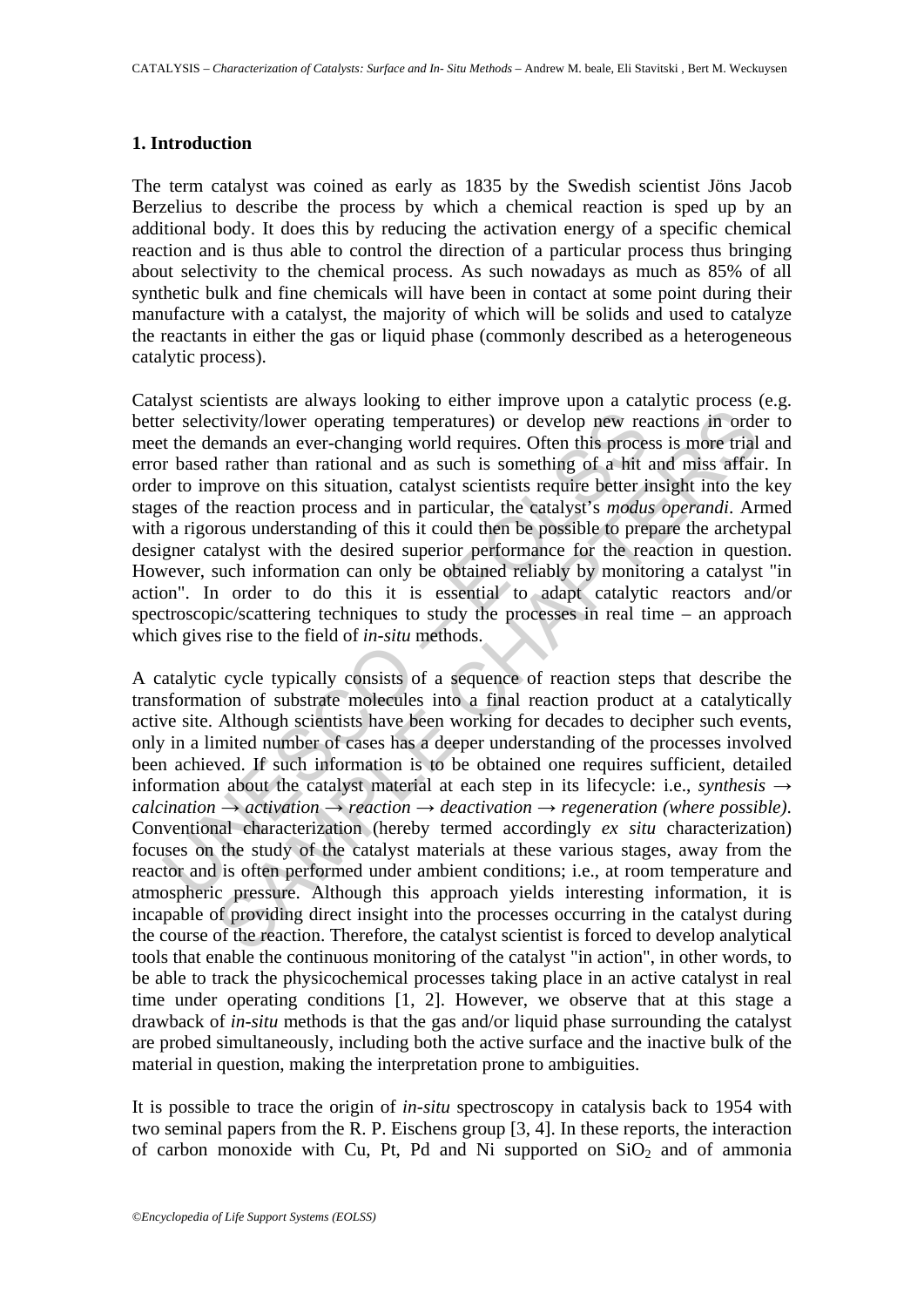molecules with cracking catalysts were studied with infrared (IR) spectroscopy. It is noteworthy that from the modern viewpoint, these studies may still not be regarded as real *in-situ* investigations of catalysts since the 'reaction conditions' were far removed from those that are actually found in a catalytic process. Nevertheless, they represented an important step forward for the *in-situ* approach since for the first time they considered the importance of the dynamics of a catalyst surface in the presence of adsorbates. Indeed, R. P. Eischens was most probably the first to construct a spectroscopic-reaction cell for measuring IR spectra of heterogeneous catalysts. Since these pioneering studies, continuous progress towards the use of *in-situ* spectroscopic techniques can be observed. This is illustrated in Figure 1, which shows the evolution of the number of *in-situ* spectroscopy papers in the catalysis literature.



Figure 1. Estimated number of publication on *in-situ* characterization of catalysts (based on the results of an ISI and Chemical Abstracts database search using the terms '*in-situ*' and 'catalyst').

Several research strategies can be applied to investigate the fundamental relations between the physicochemical properties of a catalyst material and its catalytic activity and selectivity. Scientists are always faced with the dilemma between the level of information they would like to obtain about a catalyst and the relevance of this information regarding the real catalytic event. One approach is to consider a welldefined single crystalline surface as a model of the catalytic material. Such an approach represents the underlying idea upon which surface science techniques are based and whilst it may lead to valuable information at the atomic scale, the pressure range (ultrahigh or high vacuum) is often a far cry from relevant reaction conditions. In this respect, we observe that recent developments in some surface science techniques, such as X-ray photoelectron spectroscopy and electron microscopy, are inching towards pressure regimes that allow for the introduction of reactants and thus offer the potential for obtaining very important new insight into catalytic processes. A typical approach used to investigate catalysts by these methods is to first subject the real catalyst system to the appropriate reaction conditions or, as is still often done, under a controlled environment after reaction quenching. The disadvantage of this approach lies in the fact that generally the information is not yet high enough (although we note that such techniques as soft X-ray transmission microscopy is pushing the boundaries with what can be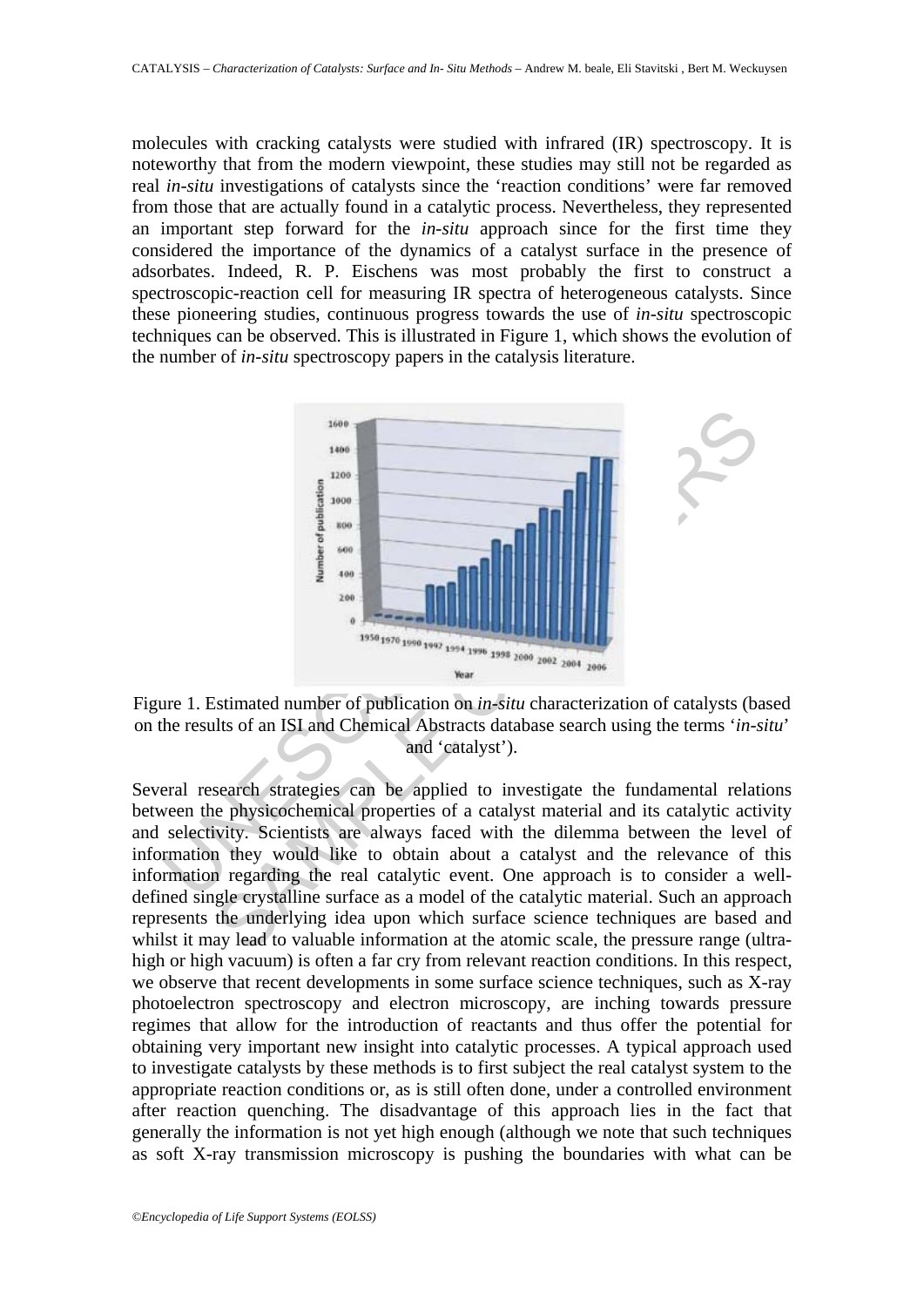achieved with microscopy techniques in terms of both the resolution (currently  $\sim 20$ ) nm) and the reactant conditions which can be applied *in-situ*) so that one ends up with at best an overall picture of the active catalyst material. However, we observe that such a situation illustrates that each technique has its own advantages and disadvantages to reveal details on the active catalyst surface. Each technique has a specific potential for quantitatively or qualitatively probing the oxidation state, the coordination environment and the dispersion of a metal ion. Needless to say, none of the characterization techniques reviewed in this chapter is capable of providing all the information needed for complete characterization of the catalytic solid under reaction conditions.

rmediate surface complex and catalyze a chemical reaction. T<br>may exhibit a different activity and selectivity pattern toward s<br>a particular active site may be responsible for an unwanted sid<br>lting in by-product formation; ite surface complex and catalyze a chemical reaction. The different accomplex and catalyze a chemical reaction. The different acxhibit a different activity and selectivity pattern toward substrate molecular active site may Solid catalyst materials often possess a complex composition upon which several species can be simultaneously present at the catalyst surface. They include: a) active sites; i.e., surface species, which bind a substrate, giving rise to an active site-reaction intermediate surface complex and catalyze a chemical reaction. The different active sites may exhibit a different activity and selectivity pattern toward substrate molecules and a particular active site may be responsible for an unwanted side reaction as well, resulting in by-product formation; b) reaction intermediates which are mostly shortlived and therefore difficult to detect; and c) spectator species; i.e., surface species which do not actively participate in the catalytic reaction, but are formed during the reaction and thus are in an appreciable amount at the surface, complicating the spectroscopic analysis. It is clear that it is necessary to distinguish between true active sites and spectator species; however, this is only possible through the careful selection of complementary characterization techniques and the development of site-selective spectroscopic techniques with a sufficient discriminative power. Another challenge is the quantification of active sites in a working catalyst. The ideal situation would be a quantitative determination of each fraction of surface species on the basis of spectroscopic data only, but this has been unachievable so far due to the lack of data on the extinction coefficients of mostly unusual surface species formed in an active catalyst. The extinction coefficients of such species cannot be simply found in spectroscopic textbooks nor can they be measured independently in a specific experiment. What is equally important to consider is the fact that the surface species formed in a working catalyst mostly possess unusual identities, and consequently, the interpretation of the spectroscopic data in terms of active sites, reaction intermediates and spectator species is far from trivial. A solution can be obtained from advanced theoretical tools for calculating experimental spectroscopic data. This requires the generation of theoretical spectra of relevant computer cluster models on a series of potential active sites. A close match between the theoretical and experimental spectra allows a detailed description of the structure of the active site or reaction intermediate. Based on this knowledge, a reaction cycle can be proposed and mechanistic insight can be obtained.

In order to obtain relevant information about the catalyst material, spectroscopic and catalytic measurements ought to be carried out at the same time. The catalyst material has to be placed in a catalytic reactor, which allows for the obtaining of spectroscopic data at e.g. high temperatures and pressures in the presence of a substrate. The catalytic activity and selectivity of the catalyst material can then be determined via on-line product analysis, mainly using chromatographic/mass spectrometric methods; thus making it possible to identify important structure-activity relationships. The appropriate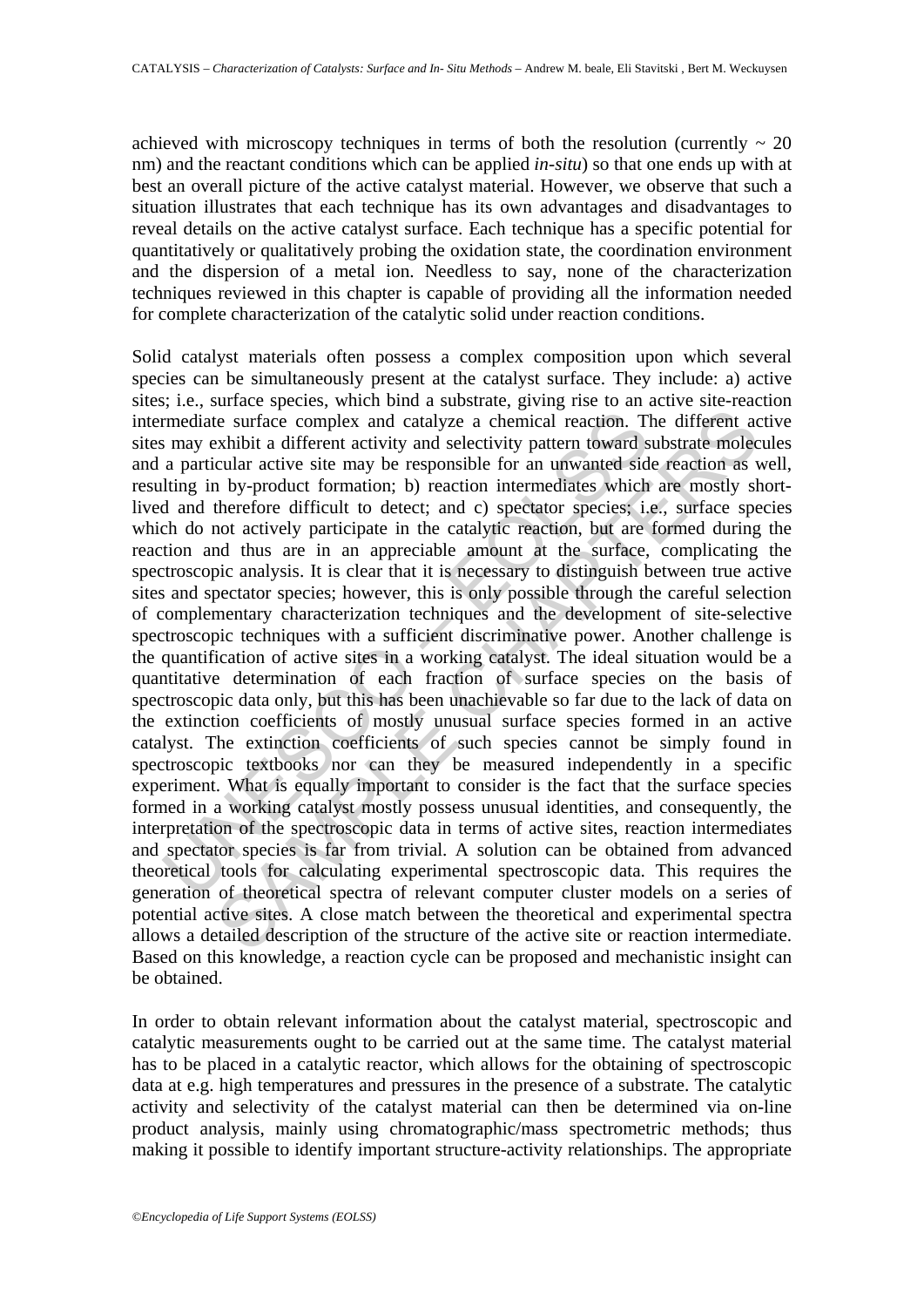design and construction of *in-situ* cells is a crucial step in obtaining interrelated spectroscopic and catalytic data. One challenge in designing *in-situ* cells is that the optimal conditions for performing spectroscopic and catalytic measurements are not identical and thus a compromise is often made. Generally speaking, high measurement temperatures always give rise to less resolved spectra making their analysis difficult. Furthermore, finding a good compromise between spectroscopy and catalysis often implies that non-optimal catalytic performances are measured in a spectroscopicreaction cell. Nevertheless, there are now *in-situ* cells available enabling the study of catalytic processes up to 700-1000°C and 50-100 bar with properties very close to those of real catalytic reactors. Amongst many aspects of designing a high quality *in-situ* cell for investigating catalysts in action the following aspects can be considered to be the most important: the operating temperature of the catalyst, the catalyst form, irradiation damage, activity and selectivity, the cell volume, the cell window material and the safety [5].

We now illustrate the application of *in-situ* techniques for the study of catalytic processes by highlighting some relevant examples in the literature, which have been classified below by technique. Our overview begins with a focus on the more 'classical' spectroscopic and scattering techniques before moving onto the comparatively younger fields of *in-situ* microscopy and multi-technique methods. Finally, we briefly discuss a number of approaches which make use of atypical techniques to yield valuable insight into a catalytic process.

### **2. UV-Vis Optical Spectroscopy**

It is the application of *in-situ* techniques for the enesses by highlighting some relevant examples in the literature, sified below by technique. Our overview begins with a focus on the some of the commission of the comm illustrate the application of *in-situ* techniques for the study of eatable.<br>Substitute the application of *in-situ* techniques for the study of eatable by highlighting some relevant examples in the literature, which have Spectroscopy in the ultraviolet (UV), visible (Vis) and near-infrared (NIR) region of the electromagnetic spectrum is often called electronic spectroscopy because electromagnetic radiation in this spectral region drives the outer shell electrons to the excited energy levels [6]. Optical spectroscopic measurements in a gas and liquid phase are usually conducted in transmission mode, while for the investigations of powders and solids the light reflected from the sample is usually collected using the technique named diffuse reflectance spectroscopy (DRS) [7]. One of the advantages of DRS is that the obtained information is directly chemical in nature since outer shell electrons of the transition metal ions are probed. This provides information about the oxidation state and coordination environment of transition metal ions in catalytic solids. The same holds for the nature of adsorbed species and different hydrocarbon species can be investigated due to specific  $\pi \to \pi^*$  and  $n \to \pi^*$  transitions.

DRS is based on the reflection of light by a powdered sample, when the diffuse reflected photons are scattered in all directions. Quantitative treatment of the spectra is based on the Schuster-Kubelka-Munk (S-K-M) theory. It has to be emphasized that this approach is valid under the following conditions of (a) a low abundance and uniform distribution of absorbing centers; (b) isotropic and diffuse monochromatic irradiation and scattering; and (c) infinite sample layer thickness (is usually reached for sample layers of a few mm thickness). Specially designed cells are necessary to fulfill these requirements. Several modes of operation can be used to measure *in-situ* DRS spectra of catalytic solids under working conditions: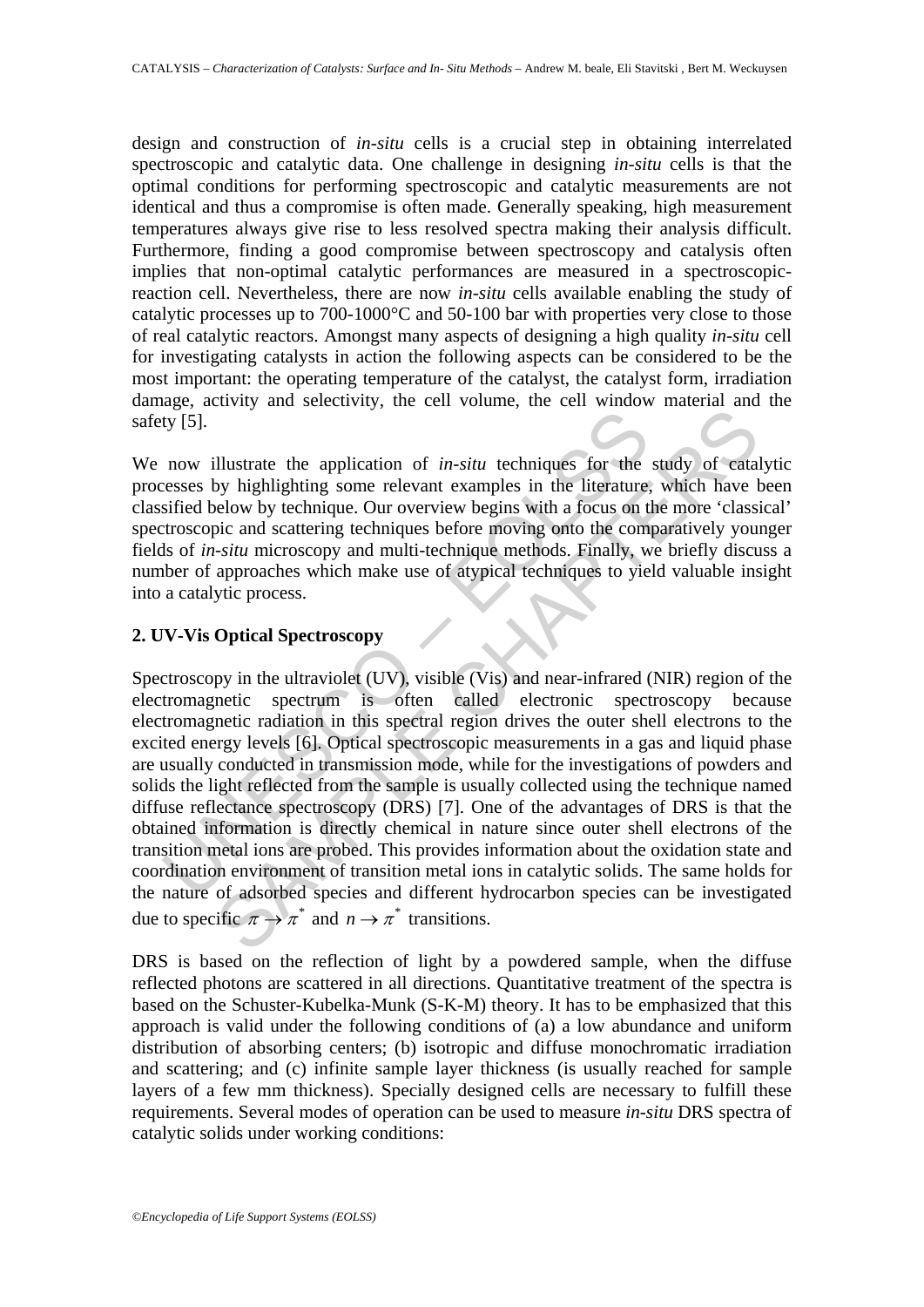- (1) An integration sphere, which is capable of collecting  $> 95\%$  of the scattered light over a wide range of wavelengths [8, 9]. To minimize the light losses, the sphere is coated with a perfectly reflecting material such as MgO and BaSO4. An *in-situ* DRS cell is placed in front of this classical setup, as illustrated in Figure 2.
- (2) An accessory consisting of two ellipsoidal mirrors so that about 20% of the diffusively reflected light is collected and the specular component is minimized. An *in-situ* cell can be placed in the center of the setup.
- (3) A fiber optics attachment equipped with a high-temperature probe. This probe can be easily introduced into a catalytic reactor [10-12]. The potential of this method in catalysis is illustrated in the following examples.





### **2.1 Active Dehydrogenation Site and Structure-Activity Relationship for Cr/Al2O3 Catalysts**

The catalytic dehydrogenation of alkanes is of great importance as an effective route for the direct production of light alkenes [13]. A  $Cr\overline{Al}_2O_3$  catalyst doped with an alkaline earth metal oxide is industrially used for this process, and much research has been devoted to elucidate its active dehydrogenation site as well as its reaction and deactivation mechanism [14]. Both  $Cr^{3+}$  and  $Cr^{2+}$  have been proposed to be the active species. The speciation of chromium oxide species present under reaction conditions was measured by *in-situ* UV-Vis spectroscopy [15]. The spectra dataset, given in Figure 3 shows a gradual decrease of absorption maxima around 360 and 450 nm (ligand-tometal charge transfer (LMCT) transitions of  $Cr^{6+}$ ), with increasing reaction time at the expense of a new weak absorption band with a maximum at around 625 nm (d-d transition of  $Cr^{2+\frac{3}{2}}$ . The correlation between the dehydrogenation activity and the amount of  $Cr^{2+\frac{3}{2}}$  allows a conclusion to be made that the alkane dehydrogenation activity is directly proportional to the amount of reduced chromium oxide species formed under reaction conditions. The difference in catalytic activity between  $Cr/Al_2O_3$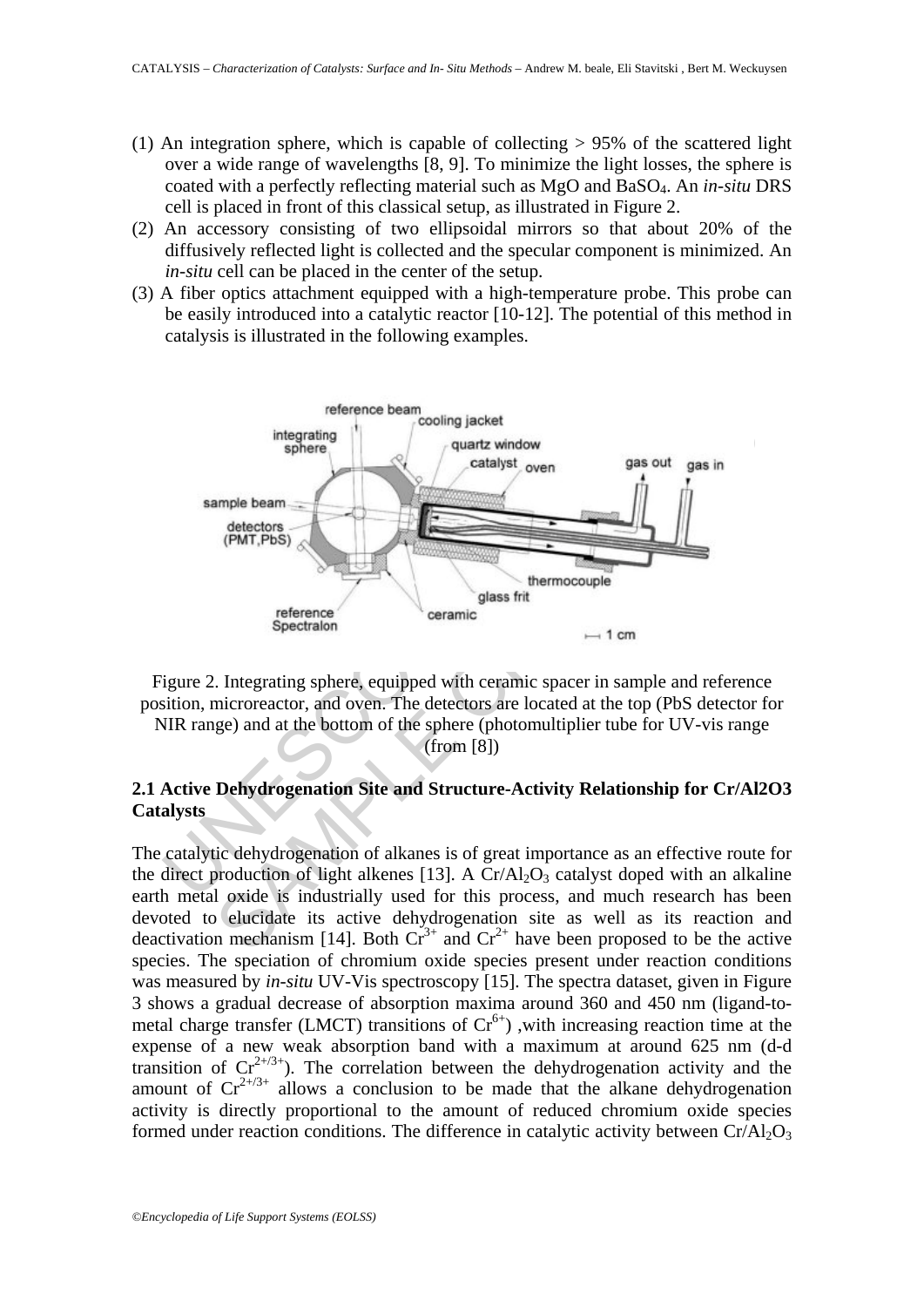catalysts at different times on stream was explained in terms of coke deposited on the catalyst surface.



Figure 3. *In-situ* UV–Vis diffuse reflectance spectra of 0.5 wt.% Cr/SiO<sub>2</sub> catalyst treated at 350 $\degree$ C in 2% isobutane in N<sub>2</sub> as a function of time (from [15])

**Example 12**<br> **Example 12**<br> **Example 12**<br> **Example 12**<br> **Example 12**<br> **Example 12**<br> **Example 12**<br> **Example 12**<br> **Example 12**<br> **Example 12**<br> **Example 12**<br> **Example 12**<br> **Example 12**<br> **Example 12**<br> **Example 12**<br> **Example 12 SET AND THE CONSERVATION** 1.1 The studies the distribution has shown that the set of  $\sim$  100 composition of the set of  $\sim$  100 composition was probed using a fiber-optics setup which enables the temperation was probed The same reaction was probed using a fiber-optics setup which enables the temperature range to be extended up to 800°C and to reduce the measurement time per spectrum to 6 ms, with extended spectral range and improved signal-to-noise ratio. Using this approach, the LMCT bands were shown to decrease within the first 15 s of the reaction, due to  $Cr^{6+}$  reduction to a lower oxidation state in the presence of propane. This Cr species emerging in the reaction were identified as pseudo-octahedral  $Cr^{3+}$ , characterized by d-d transitions at 465 and 650 nm. No indication of  $Cr^{2+}$  species could be observed in the NIR region, ruling out its presence in the working catalysis.

## **2.2 NO Decomposition on Cu-ZSM-5 Zeolites**

Direct decomposition into molecular nitrogen and oxygen is an appealing way of NO abatement. Among the whole series of materials which have been investigated as potential catalysts for this reaction, copper-exchanged ZSM-5 zeolite was found to exhibit high and stable catalytic activity. A considerable effort has been put into identifying the active sites of Cu/ZSM-5 and elucidating NO decomposition mechanism. *In-situ* UV-Vis spectroscopy investigation has shown that upon pretreatment in helium the spectra show the presence of  $Cu^{2+} \cdot Cu^{2+}$  pairs [16]. At temperatures below 400  $^{\circ}$ C the spectra exhibit bands at 13000 cm<sup>-1</sup> and 30000 cm<sup>-1</sup>, respectively, which could be assigned to d-d and charge transfer transitions of  $Cu^{2+}-O^{2-}$  $-\tilde{Cu}^{2+}$  complex, while at higher temperatures the spectra features the band at 21500 cm<sup>-</sup> <sup>1</sup>, characteristic of  $Cu^{2+}$ – $\mu$ (O)<sup>2</sup>–  $Cu^{2+}$  (Figure 4a). Upon admission of NO to the catalyst pretreated in helium, the band at  $21500 \text{ cm}^{-1}$  arises at the later times compared to that at 13000 cm<sup>-1</sup> band. An isobestic point between the 13,000 and 21,500 cm<sup>-1</sup> feature was observed. Based on this information in conjunction with the product analysis, it was possible to devise a reaction scheme (Figure 4b). According to the proposed mechanism,  $Cu^{2+}$ ·Cu<sup>2+</sup> pair interacts with two NO molecules giving rise to the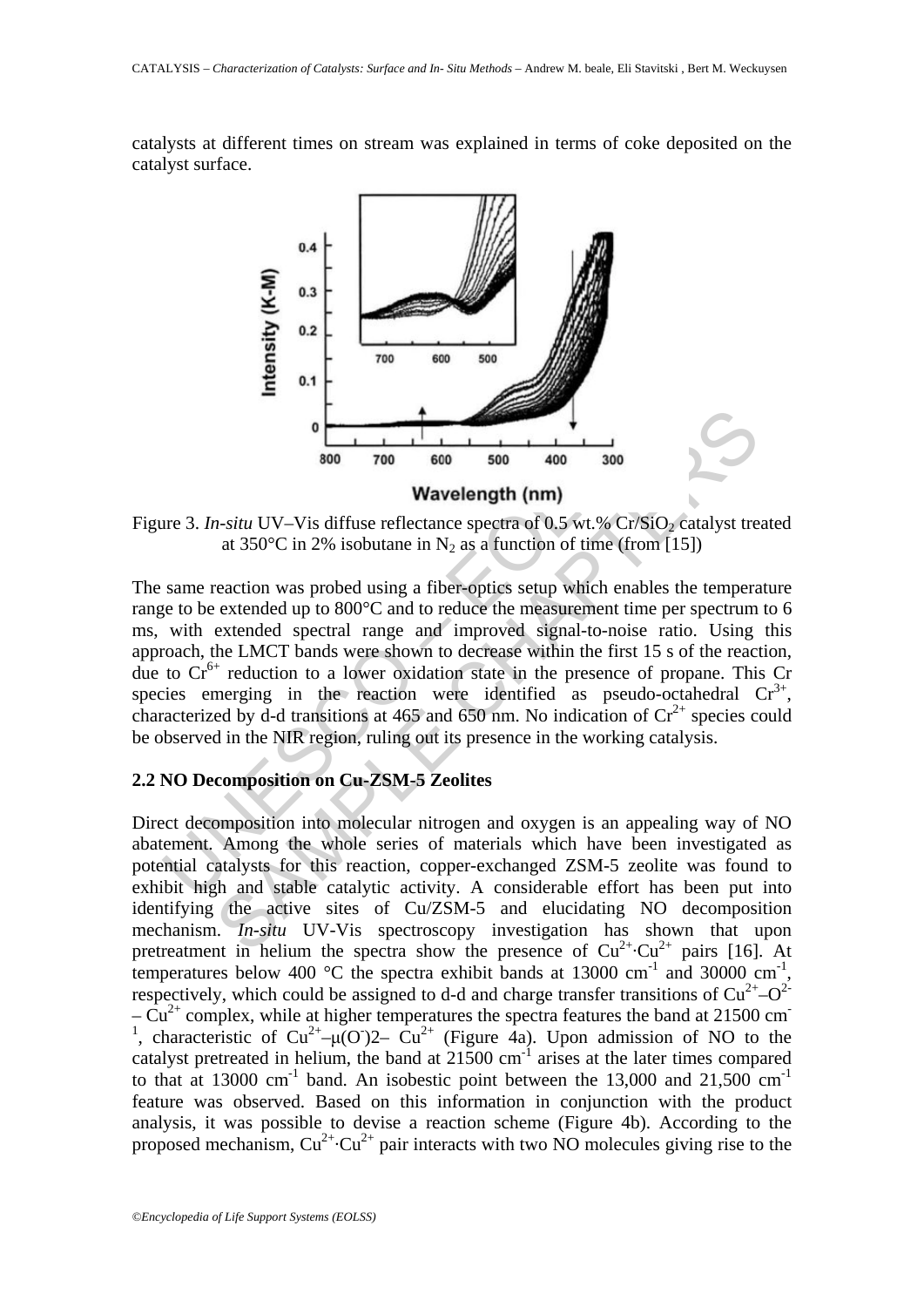$Cu^{2+}-O^{2}-Cu^{2+}$  and N<sub>2</sub>O. Upon interaction with N<sub>2</sub>O the  $Cu^{2+}-O^{2}-Cu^{2+}$  is transformed into μ-oxo cluster. Molecular oxygen is released upon subsequent decomposition of the latter. Below 400 °C formation of μ-oxo complexes was found to be rate-limiting while above this temperature  $O_2$  desorption is becoming rate-limiting, implying that the activation energy for  $N_2O$  decomposition is higher than that of  $O_2$  desorption.



Figure 4. (a) *In-situ* UV-Vis spectra of Cu-ZSM-5 taken during NO decomposition reaction in the temperature range 523-773 K. (b) Proposed reaction mechanism for the decomposition of NO and  $N_2O$  on Cu-ZSM-5 (from [16]).

> TO ACCESS ALL THE **43 PAGES** OF THIS CHAPTER, Visit: http://www.eolss.net/Eolss-sampleAllChapter.aspx

#### **Bibliography**

- - -

(1) Haw, J. F. (Ed.), *In-situ spectroscopy in heterogeneous catalysis*. Wiley–VCH: Weinheim, 2002.

(2) Weckhuysen, B. M. (Ed.), *In-situ spectroscopy of catalysts*. American Scientific Publishers Stevenson Ranch, 2004.

- (3) Eischens, R. P.; Plisken, W. A.; Francis, S. A., *J. Chem. Phys*. 1954, 24.
- (4) Mapes, J. E.; Eischens, R. P., *J. Phys. Chem*. 1954, 58, 1059
- (5) Weckhuysen, B. M., *Chem. Comm*. 2002, 97.

(6) Weckhuysen, B. M.; Schoonheydt, R. A., Electronic spectroscopies. In *Spectroscopy of Transition Metal Ions on Surfaces,* Weckhuysen, B. M.; van der Voort, P.; Catana, G., Eds. Leuven University Press: Leuven, 2000.

(7) Kortüm, G., *Reflectance Spectroscopy*. Springer: Berlin, 1969.

(8) Melsheimer, J.; Thiede, M.; Ahmad, R.; Tzolova-Muller, G.; Jentoft, F. C., *Phys. Chem. Chem. Phys.* 2003, 5, 4366.

(9) Ahmad, R.; Melsheimer, J.; Jentoft, F. C.; Schlogl, R., *J. Catal*. 2003, 218, 365.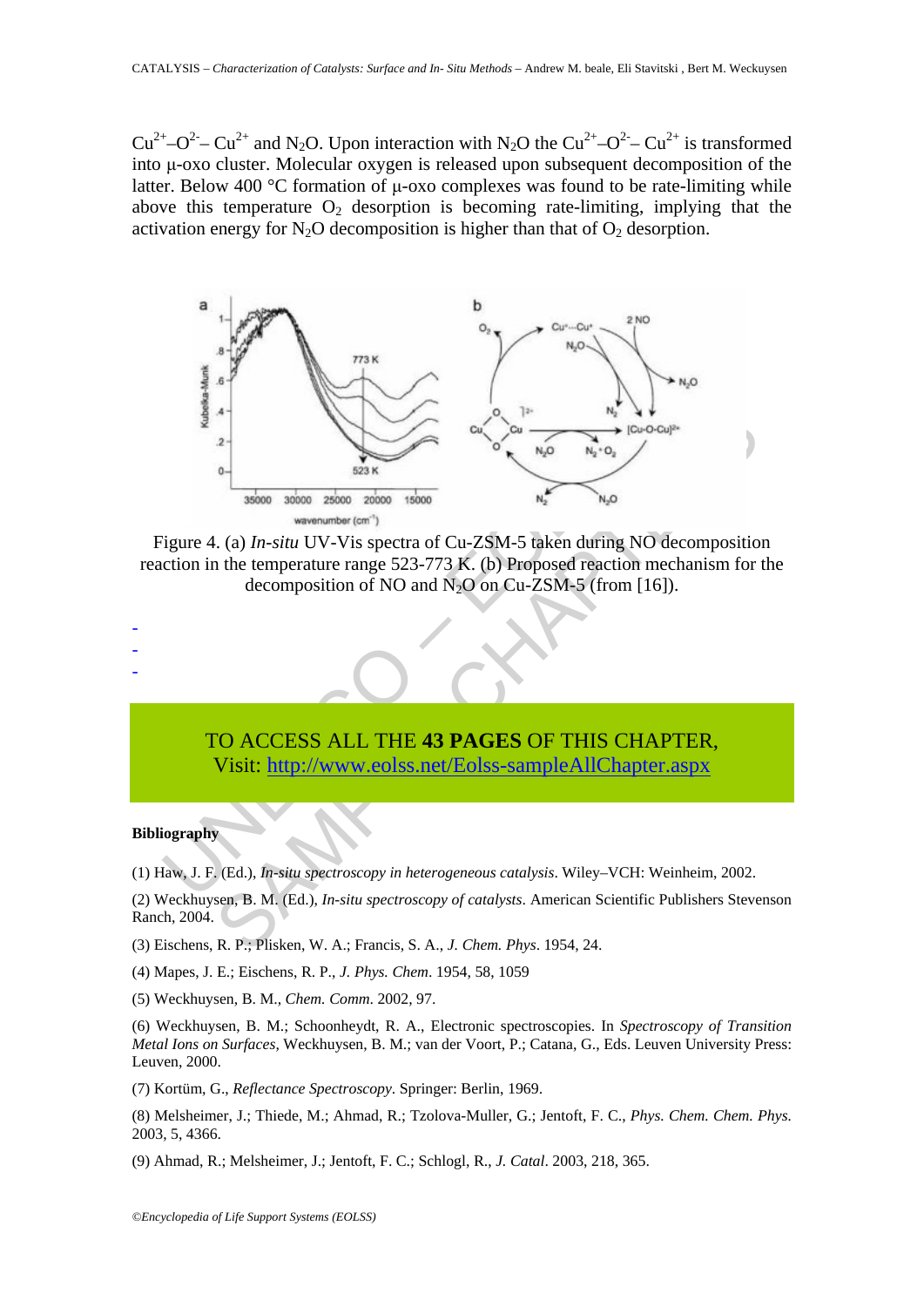(10) Puurunen, R. L.; Weckhuysen, B. M., *J. Catal.* 2002, 210, 418.

(11) Puurunen, R. L.; Beheydt, B. G.; Weckhuysen, B. M., *J. Catal*. 2001, 204, 253.

(12) Bennici, S. M.; Vogelaar, B. M.; Nijhuis, T. A.; Weckhuysen, B. M., Angew. Chem., Int. Ed. 46, 5412.

(13) Bhasin, M. M.; McCain, J. H.; Vora, B. V.; Imai, T.; Pujado, P. R., Appl. Catal. A: General 2001, 221, 397.

(14) Weckhuysen, B. M.; Wachs, I. E.; Schoonheydt, R. A., *Chem. Rev*. 1996, 96, 3327.

(15) Weckhuysen, B. M.; Verberckmoes, A. A.; Debaere, J.; Ooms, K.; Langhans, I.; Schoonheydt, R. A., *J. Mol. Catal*. A: Chemical 2000, 151, 115.

(16) Groothaert, M. H.; Lievens, K.; Leeman, H.; Weckhuysen, B. M.; Schoonheydt, R. A., *J. Catal*. 2003, 220, 500.

(17) Weckhuysen, B. M.; Baetens, D.; Schoonheydt, R. A., Angew. Chem., Int. Ed. 2000, 39, 3419.

(18) Topsoe, N. Y., *Catal. Today* 2006, 113, 58.

Topsoe, N. Y., Catal. Today 2006, 113, 58.<br>
Lessage, T.; Verrier, C.; Bazin, P.; Saussey, J.; Malo, S.; Hedouin, C.; Blanchar<br>
L.2004, 30-31, 31.<br>
Topsoe, N. Y.; Topsoe, H., J. Mol. Catal. A: Chemical 1999, 141, 95.<br>
Paze, (19) Lesage, T.; Verrier, C.; Bazin, P.; Saussey, J.; Malo, S.; Hedouin, C.; Blanchard, G.; Daturi, M., Top. Catal. 2004, 30-31, 31.

(20) Topsoe, N. Y.; Topsoe, H., J. Mol. Catal. A: Chemical 1999, 141, 95.

(21) Paze, C.; Sazak, B.; Zecchina, A.; Dwyer, J., J. Phys. Chem. B 1999, 103, 9978.

(22) Suer, M. G.; Dardas, Z.; Ma, Y. H.; Moser, W. R., J. Catal. 1996, 162, 320.

(23) Busca, G., Catal. Today 1996, 27, 323.

(24) Topsoe, N. Y.; Topsoe, H.; Dumesic, J. A., J. Catal. 1995, 151, 226.

(25) Kubelka, P.; Munk, F., Zeitschrift fur Technische Chemistry 1931, 12, 593.

(26) Wilks, P., European Spectroscopy News 1984, 55, 26.

(27) Greenler, R. G., J. Chem. Phys. 1966, 44, 310.

(28) Lesage, T.; Verrier, C.; Bazin, P.; Saussey, J.; Daturi, M., Phys. Chem. Chem. Phys. 2003, 5, 4435.

- (29) Burgi, T.; Bieri, M., J. Phys. Chem. B 2004, 108, 13364.
- (30) Burgi, T., J. Catal. 2005, 229, 55.

(31) Kuba, S.; Knozinger, H., J. Raman Spectrosc. 2002, 33, 325.

(32) Knozinger, H.; Mestl, G., Top. Catal. 1999, 8, 45.

(33) Mestl, G., J. Mol. Catal. A: Chemical 2000, 158, 45.

38. D. Anthony 2006, 113, 58.<br>
N. Y., Catal. Today 2006, 113, 58.<br>
N. Y., Catal. Today 2006, 113, 58.<br>
T.; Verrier, C.; Bazin, P.; Saussey, J.; Malo, S.; Hedouin, C.; Blanchard, G.; Daturi, M.<br>
30-31, 31.<br>
N. Y.; Topsoc, H (34) Weckhuysen, B. M.; Mestl, G.; Rosynek, M. P.; Krawietz, T. R.; Haw, J. F.; Lunsford, J. H., J. Phys. Chem. B 1998, 102, 3773.

(35) Van der Avert, P.; Weckhuysen, B. M., Angew. Chem., Int. Ed. 2002, 41, 4730.

(36) Van der Avert, P.; Podkolzin, S. G.; Manoilova, O.; de Winne, H.; Weckhuysen, B. M., Chem. Eur. J. 2004, 10, 1637.

(37) Van der Avert, P.; Weckhuysen, B. M., Phys. Chem. Chem. Phys. 2004, 6, 5256.

(38) Williams, C. T.; Takoudis, C. G.; Weaver, M. J., J. Phys. Chem. B 1998, 102, 406.

(39) Williams, C. T.; Takoudis, C. G.; Weaver, M. J., J. Catal. 1997, 170, 207.

(40) Chan, H. Y. H.; Williams, C. T.; Weaver, M. J.; Takoudis, C. G., J. Catal. 1998, 174, 191.

(41) O'Brien, M. G.; Beale, A. M.; Catlow, C. R. A.; Weckhuysen, B. M., J. Am. Chem. Soc. 2006, 128, 11744.

(42) Hunger, M.; Horvath, T., J. Chem. Soc., Chem. Commun. 1995, 1423.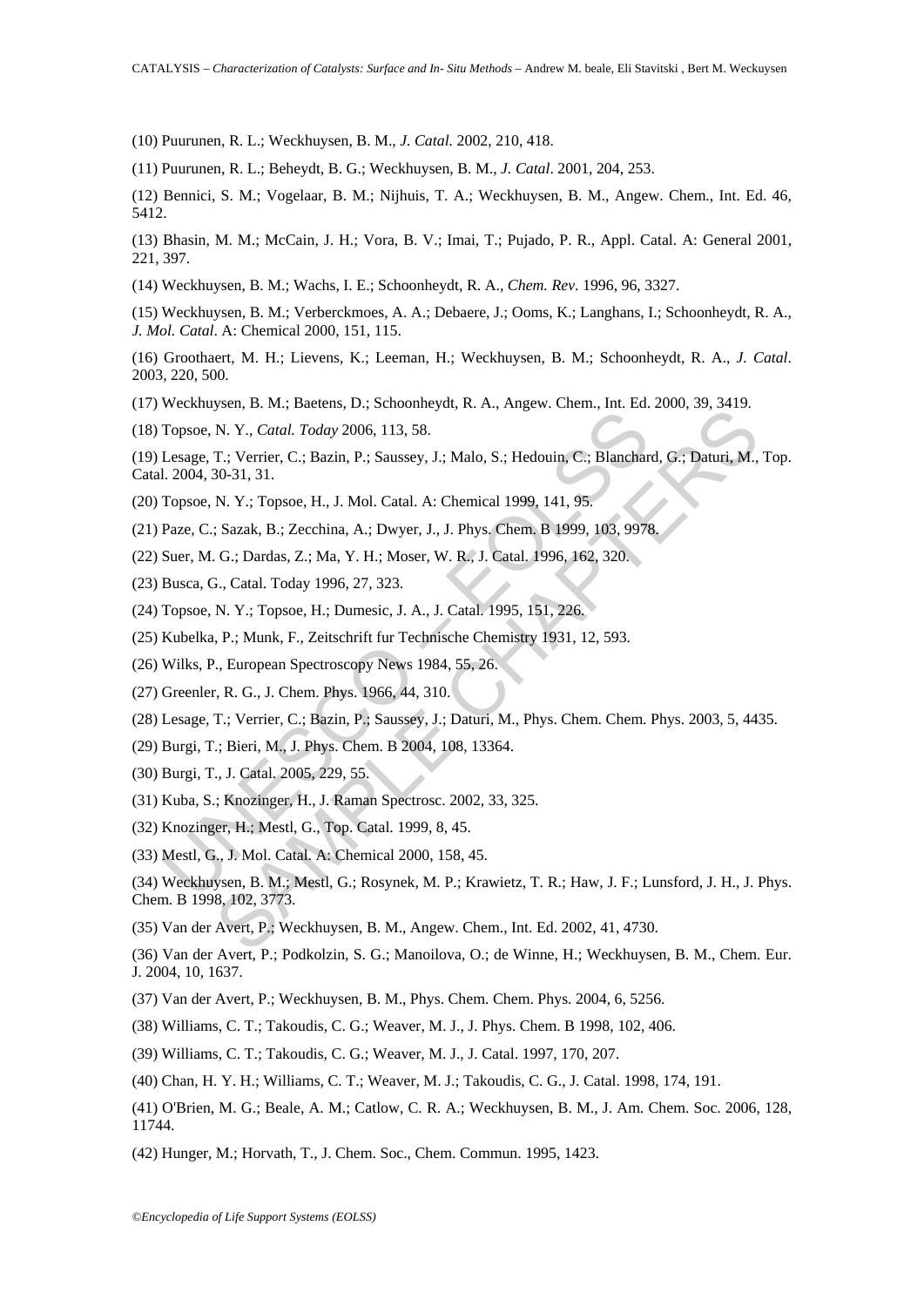- (43) Hunger, M.; Horvath, T., J. Catal. 1997, 167, 187.
- (44) Hunger, M.; Seiler, M.; Horvath, T., Catal. Lett. 1999, 57, 199.
- (45) Haw, J. F., Top. Catal. 1999, 8, 81.
- (46) Freude, D.; Hunger, M.; Pfeifer, H., Chem. Phys. Lett. 1982, 91, 307.
- (47) Freude, D.; Klinowski, J.; Hamdan, H., Chem. Phys. Lett. 1988, 149, 355.
- (48) Beck, L. W.; Haw, J. F., J. Phys. Chem. 1995, 99, 1076.
- (49) Hunger, M.; Anderson, M. W.; Ojo, A.; Pfeifer, H., Micropor. Mater. 1993, 1, 17.
- (50) Hunger, M.; Freude, D.; Pfeifer, H., J. Chem. Soc., Faraday Trans. 1991, 87, 657.
- (51) Hunger, M., Catal. Rev. Sci. Eng. 1997, 39, 345.
- (52) Zhao, B. Y.; Pan, H. J.; Lunsford, J. H., Langmuir 1999, 15, 2761.
- (53) Pfeifer, H., Colloids Surf. 1989, 36, 169.
- (54) Hunger, M.; Horvath, T.; Weitkamp, J., Micropor. Mesopor. Mater. 1998, 22, 357.
- Pfeifer, H., Colloids Surf. 1989, 36, 169.<br>
Hunger, M.; Horvath, T.; Weitkamp, J., Micropor. Mesopor. Mater. 1998, 22, Stepanov, A. G.; Luzgin, M. V.; Romannikov, V. N.; Sidelnikov, V. N.; Pau, 178, 466.<br>
Chang, C. D.; Sil (55) Stepanov, A. G.; Luzgin, M. V.; Romannikov, V. N.; Sidelnikov, V. N.; Paukshtis, E. A., J. Catal. 1998, 178, 466.
- (56) Chang, C. D.; Silvestri, A. J., CHEMTECH 1987, 17, 624.
- (57) Dessau, R. M., J. Catal. 1986, 99, 111.
- (58) Kolboe, S., Acta Chem. Scand. 1986, 40, 711.
- (59) Dahl, I. M.; Kolboe, S., J. Catal. 1994, 149, 458.
- (60) Dahl, I. M.; Kolboe, S., Catal. Lett. 1993, 20, 329.
- (61) Seiler, M.; Schenk, U.; Hunger, M., Catal. Lett. 1999, 62, 139.
- (62) Wang, W.; Buchholz, A.; Seiler, M.; Hunger, M., J. Am. Chem. Soc. 2003, 125, 15260.
- (63) Jiang, Y. J.; Hunger, M.; Wang, W., J. Am. Chem. Soc. 2006, 128, 11679.
- (64) Hunger, M.; Seiler, M.; Buchholz, A., Catal. Lett. 2001, 74, 61.
- (65) O'Reilly, P. E., Adv. Catal. 1960, 12, 31.
- (66) Brückner, A., Phys. Chem. Chem. Phys. 2003, 5, 4461.
- (67) Driscoll, D. J.; Martir, W.; Wang, J.-X.; Lunsford, J. H., J. Am. Chem. Soc. 1985, 107, 58.
- (68) Campbell, K. D.; Lunsford, J. H., J. Phys. Chem. 1988, 92, 5792.
- (69) Malakhova, I. V.; Ermolaev, V. K., Mendeleev Commun. 1998, 83.
- H., Colloids Surf. 1989, 36, 169.<br>
M.: Horvath, T.; Weitkamp, J., Micropor. Mesopor. Mater. 1998, 22, 357.<br>
v. A. G.; Luzgin, M. V.; Romannikov, V. N.; Sidelnikov, V. N.; Paukshits, E. A., J. Co.<br>
56.<br>
C. D.; Silvestri, A. (70) Malakhova, I. V.; Ermolaev, V. K.; Danilova, I. G.; Paukshtis, E. A.; Zolotarskii, I. A., Kinet. Catal. 2003, 44, 536.
- (71) Brückner, A.; Kubias, B.; Lucke, B.; Stosser, R., Colloids Surf. A 1996, 115, 179.

(72) Brückner, A.; Martin, A.; Steinfeldt, N.; Wolf, G. U.; Lucke, B., J. Chem. Soc., Faraday Trans. 1996, 92, 4257.

- (73) Brückner, A., Appl. Catal. A: General 2000, 200, 287.
- (74) Brückner, A.; Radnik, J.; Hoang, D. L.; Lieske, H., Catal. Lett. 1999, 60, 183.
- (75) Tanaka, H., Catalysis Surveys from Asia 2005, 9, 63.
- (76) Roth, C.; Benker, N.; Buhrmester, T.; Mazurek, M.; Loster, M.; Fuess, H.; Koningsberger, D. C.; Ramaker, D. E.,
- J. Am. Chem. Soc. 2005, 127, 14607.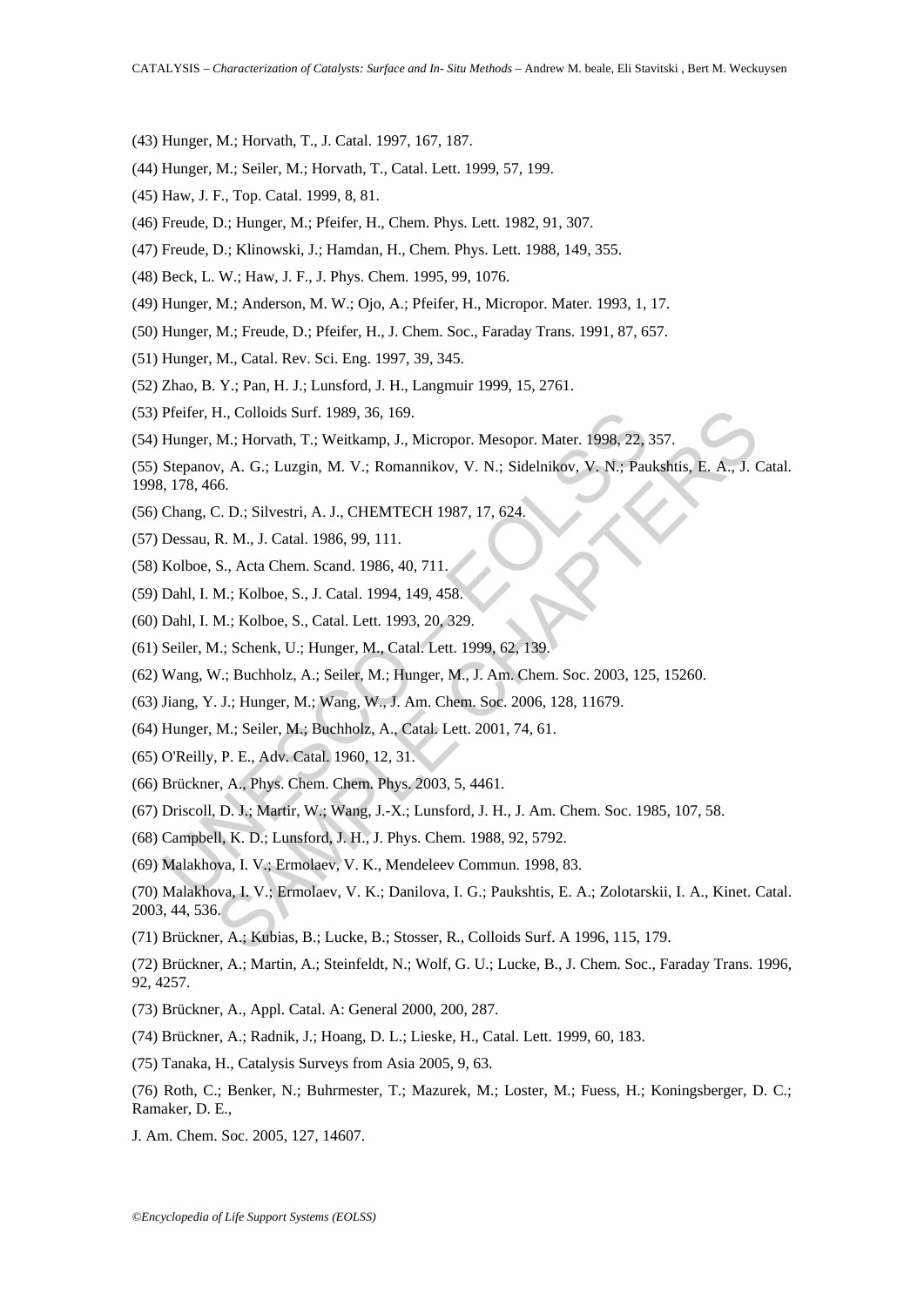(77) Beale, A. M.; van der Eerden, A. M. J.; Kervinen, K.; Newton, M. A.; Weckhuysen, B. M., Chem. Comm. 2005, 3015.

(78) Grunwaldt, J. D.; Caravati, M.; Hannemann, S.; Baiker, A., Phys. Chem. Chem. Phys. 2004, 6, 3037.

(79) Bonino, F.; Damin, A.; Ricchiardi, G.; Ricci, M.; Spano, G.; D'Aloisio, R.; Zecchina, A.; Lamberti, C.; Prestipino, C.; Bordiga, S., J. Phys. Chem. B 2004, 108, 3573.

(80) Heijboer, W. M.; Battiston, A. A.; Knop-Gericke, A.; Havecker, M.; Bluhm, H.; Weckhuysen, B. M.; Koningsberger, D. C.; de Groot, F. M. F., Phys. Chem. Chem. Phys. 2003, 5, 4484.

(81) Grunwaldt, J. D.; Wandeler, R.; Baiker, A., Catal. Rev. Sci. Eng. 2003, 45, 1.

(82) Newton, M. A.; Dent, A. J.; Evans, J., Chem. Soc. Rev. 2002, 31, 83.

(83) Newton, M. A.; Burnaby, D. G.; Dent, A. J.; Diaz-Moreno, S.; Evans, J.; Fiddy, S. G.; Neisius, T.; Turin, S., J. Phys. Chem. B 2002, 106, 4214.

(84) Dent, A. J., Top. Catal. 2002, 18, 27.

(85) Grunwaldt, J. D.; Molenbroek, A. M.; Topsoe, N. Y.; Topsoe, H.; Clausen, B. S., J. Catal. 2000, 194, 452.

(86) Anderson, J. A.; Fernandez-Garcia, M., Chem. Eng. Res. Des. 2000, 78, 935.

(87) Safonova, O. V.; Deniau, B.; Millet, J. M. M., J. Phys. Chem. B 2006, 110, 23962.

(88) Beale, A. M.; van der Eerden, A. M. J.; Jacques, S. D. M.; Leynaud, O.; O'Brien, M. G.; Meneau, F.; Nikitenko, S.; Bras, W.; Weckhuysen, B. M., J. Am. Chem. Soc. 2006, 128, 12386.

(89) Clausen, B. S.; Steffensen, G.; Fabius, B.; Villadsen, J.; Feidenhansl, R.; Topsoe, H., J. Catal. 1991, 132, 524.

(90) Kampers, F. W. H.; Maas, T. M. J.; Vangrondelle, J.; Brinkgreve, P.; Koningsberger, D. C., Rev. Sci. Instrum. 1989, 60, 2635.

(91) Grandjean, D.; Beale, A. M.; Petukhov, A. V.; Weckhuysen, B. M., J. Am. Chem. Soc. 2005, 127, 14454.

Early Marty, J.D.; Molenbroek, A. M.; Topsoe, N. Y.; Topsoe, H.; Clausen, B.<br>
Anderson, J. A.; Fernandez-Garcia, M., Chem. Eng. Res. Des. 2000, 78, 935.<br>
Safonova, O. V.; Deniau, B.; Millet, J. M. M., J. Phys. Chem. B 2006 3., 1 op. catal 2002; 10, 27.<br>
dt, J. D.; Molenbroek, A. M.; Topsoe, N. Y.; Topsoe, H.; Clausen, B. S., J. Catal. 2000,<br>
n, J. A.; Fernandez-Garcia, M., Chem. Eng. Res. Des. 2000, 78, 935.<br>
a. O. V.; Deniau, B.; Millet, J. (92) Tinnemans, S. J.; Mesu, J. G.; Kervinen, K.; Visser, T.; Nijhuis, T. A.; Beale, A. M.; Keller, D. E.; van der Eerden,

A. M. J.; Weckhuysen, B. M., Catal. Today 2006, 113, 3.

(93) Beale, A. M.; Reilly, L. M.; Sankar, G., Appl. Catal. A: General 2007, 325, 290.

(94) Sankar, G.; Rey, F.; Thomas, J. M.; Greaves, G. N.; Corma, A.; Dobson, B. R.; Dent, A. J., J. Chem. Soc., Chem. Commun. 1994, 2279.

(95) Sankar, G.; Thomas, J. M.; Catlow, C. R. A.; Barker, C. M.; Gleeson, D.; Kaltsoyannis, N., J. Phys. Chem. B 2001, 105, 9028.

(96) Nishihata, Y.; Mizuki, J.; Akao, T.; Tanaka, H.; Uenishi, M.; Kimura, M.; Okamoto, T.; Hamada, N., Nature 2002, 418, 164.

(97) Clausen, B. S.; Schiøtz, J.; Gråbek, L.; Ovesen, C. V.; Jacobsen, K. W.; Nørskov, J. K.; Topsøe, H., Top. Catal. 1994, 1, 367.

(98) Niemantsverdriet, J. W.; Flipse, C. F. J.; van der Kraan, A. M.; van Loef, J. J., Appl. Surf. Sci. 1982, 10, 302.

(99) Craje, M. W. J.; van der Kraan, A. M.; van de Loosdrecht, J.; van Berge, P. J., Catal. Today 2002, 71, 369.

(100) van der Kraan, A. M.; Nonnekens, R. C. H.; Stoop, F.; Niemantsverdriet, J. W., Appl. Catal. 1986, 27, 285.

(101) van der Kraan, A. M.; Boellaard, E.; Craje, M. W. J., Nucl. Instrum. Methods Phys. Res., Sect. B 1993, 76, 6.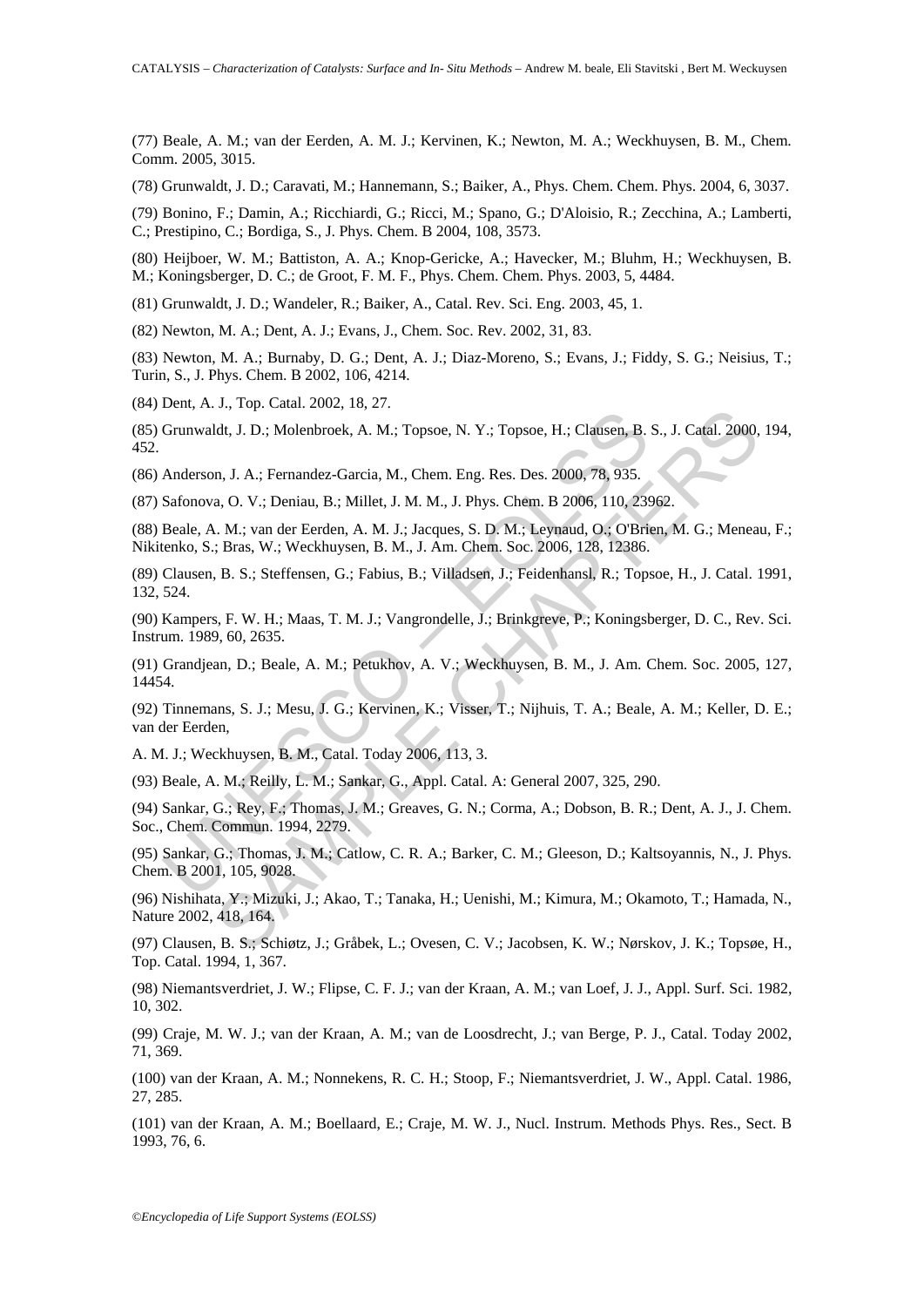(102) van Berge, P. J.; van de Loosdrecht, J.; Barradas, S.; van der Kraan, A. M., Catal. Today 2000, 58, 321.

(103) Mitov, I.; Asenov, S.; Tomov, T.; Klissurski, D., J. Phys. Chem. C 2007, 111, 5389.

(104) Lazar, K.; Pozdnyakova, O.; Wootsch, A.; Fejes, P., Hyperfine Interact. 2006, 167, 779.

(105) Kappenstein, C.; Guerin, M.; Lazar, K.; Matusek, K.; Paal, Z., J. Chem. Soc., Faraday Trans. 1998, 94, 2463.

(106) Lazar, K.; Rhodes, W. D.; Borbath, I.; Hegedus, M.; Margitfalvi, J. L., Hyperfine Interact. 2002, 139, 87.

(107) Gemmi, M.; Merlini, M.; Cornaro, U.; Ghisletti, D.; Artioli, G., J. Appl. Crystallogr. 2005, 38, 353.

(108) Jansson, J.; Palmqvist, A. E. C.; Fridell, E.; Skoglundh, M.; Osterlund, L.; Thormahlen, P.; Langer, V., J. Catal. 2002, 211, 387.

(109) Tsang, S. C.; Bulpitt, C. D. A.; Mitchell, P. C. H.; Ramirez-Cuesta, A. J., J. Phys. Chem. B 2001, 105, 5737.

(110) Balachandran, U.; Dusek, J. T.; Mieville, R. L.; Poeppel, R. B.; Kleefisch, M. S.; Pei, S.; Kobylinski, T. P.; Udovich, C. A.; Bose, A. C., Appl. Catal. A: General 1995, 133, 19.

(111) Clausen, B. S.; Grabaek, L.; Steffensen, G.; Hansen, P. L.; Topsoe, H., Catal. Lett. 1993, 20, 23.

5737.<br>
Dalachandran, U.; Dusek, J. T.; Mieville, R. L.; Poeppel, R. B.; Kleeylinski, T. P.; Udovich, C. A.; Bose, A. C., Appl. Catal. A: General 1995, 133,<br>
Ultinski, T. P.; Udovich, C. A.; Bose, A. C., Appl. Catal. A: Gen S. C., Daptat, C. D. H., Matchell, F. C. H., Matther Cetesaa, F. S., S. H., S., C. P. H., S. Pei<br>Pandran, U.; Dusek, J. T.; Mieville, R. L.; Poeppel, R. B.; Keefisch, M. S.; Pei<br>P. P. P., Udovich, C. A.; Borse, A. C., Appl (112) Lupo, F.; Cockcroft, J. K.; Barnes, P.; Stukas, P.; Vickers, M.; Norman, C.; Bradshaw, H., Phys. Chem. Chem. Phys. 2004, 6, 1837.

(113) Walton, R. I.; Norquist, A.; Smith, R. I.; O'Hare, D., Faraday Disc. 2003, 122, 331.

(114) Beale, A. M.; Sankar, G., Chem. Mater. 2003, 15, 146.

(115) Jacques, S. D. M.; Leynaud, O.; Strusevich, D.; Beale, A. M.; Sankar, G.; Martin, C. M.; Barnes, P., Angew. Chem., Int. Ed. 2006, 45, 445.

(116) Chupas, P. J.; Ciraolo, M. F.; Hanson, J. C.; Grey, C. P., J. Am. Chem. Soc. 2001, 123, 1694.

(117) Beale, A. M.; van der Eerden, A. M. J.; Grandjean, D.; Petukhov, A. V.; Smith, A. D.; Weckhuysen, B. M., Chem. Comm. 2006, 4410.

(118) Davis, T. M.; Drews, T. O.; Ramanan, H.; He, C.; Dong, J. S.; Schnablegger, H.; Katsoulakis, M. A.; Kokkoli, E.; McCormick, A. V.; Penn, R. L.; Tsapatsis, M., Nature Materials 2006, 5, 400.

(119) de Moor, P.; Beelen, T. P. M.; Komanschek, B. U.; Beck, L. W.; Wagner, P.; Davis, M. E.; van Santen, R. A., Chem. Eur. J. 1999, 5, 2083.

(120) de Moor, P.; Beelen, T. P. M.; van Santen, R. A.; Beck, L. W.; Davis, M. E., J. Phys. Chem. B 2000, 104, 7600.

(121) Nowotny, M.; Lercher, J. A.; Kessler, H., Zeolites 1991, 11, 454.

(122) Müller, G.; Narbeshuber, T.; Mirth, G.; Lercher, J. A., J. Phys. Chem. 1994, 98, 7436.

(123) Geier, O.; Vasenkov, S.; Lehmann, E.; Karger, J.; Schemmert, U.; Rakoczy, R. A.; Weitkamp, J., J. Phys. Chem. B 2001, 105, 10217.

(124) Kortunov, P.; Heinke, L.; Vasenkov, S.; Chmelik, C.; Shah, D. B.; Karger, J.; Rakoczy, R. A.; Traa, Y.; Weitkamp, J., J. Phys. Chem. B 2006, 110, 23821.

(125) Lehmann, E.; Chmelik, C.; Scheidt, H.; Vasenkov, S.; Staudte, B.; Karger, J.; Kremer, F.; Zadrozna, G.; Kornatowski, J., J. Am. Chem. Soc. 2002, 124, 8690.

(126) Fokas, C.; Deckert, V., Appl. Spectrosc. 2002, 56, 192.

(127) Flomenbom, O.; Velonia, K.; Loos, D.; Masuo, S.; Cotlet, M.; Engelborghs, Y.; Hofkens, J.; Rowan, A. E.; Nolte,

R. J. M.; Van der Auweraer, M.; de Schryver, F. C.; Klafter, J., Proc. Natl. Acad. Sci. U. S. A. 2005, 102, 2368.